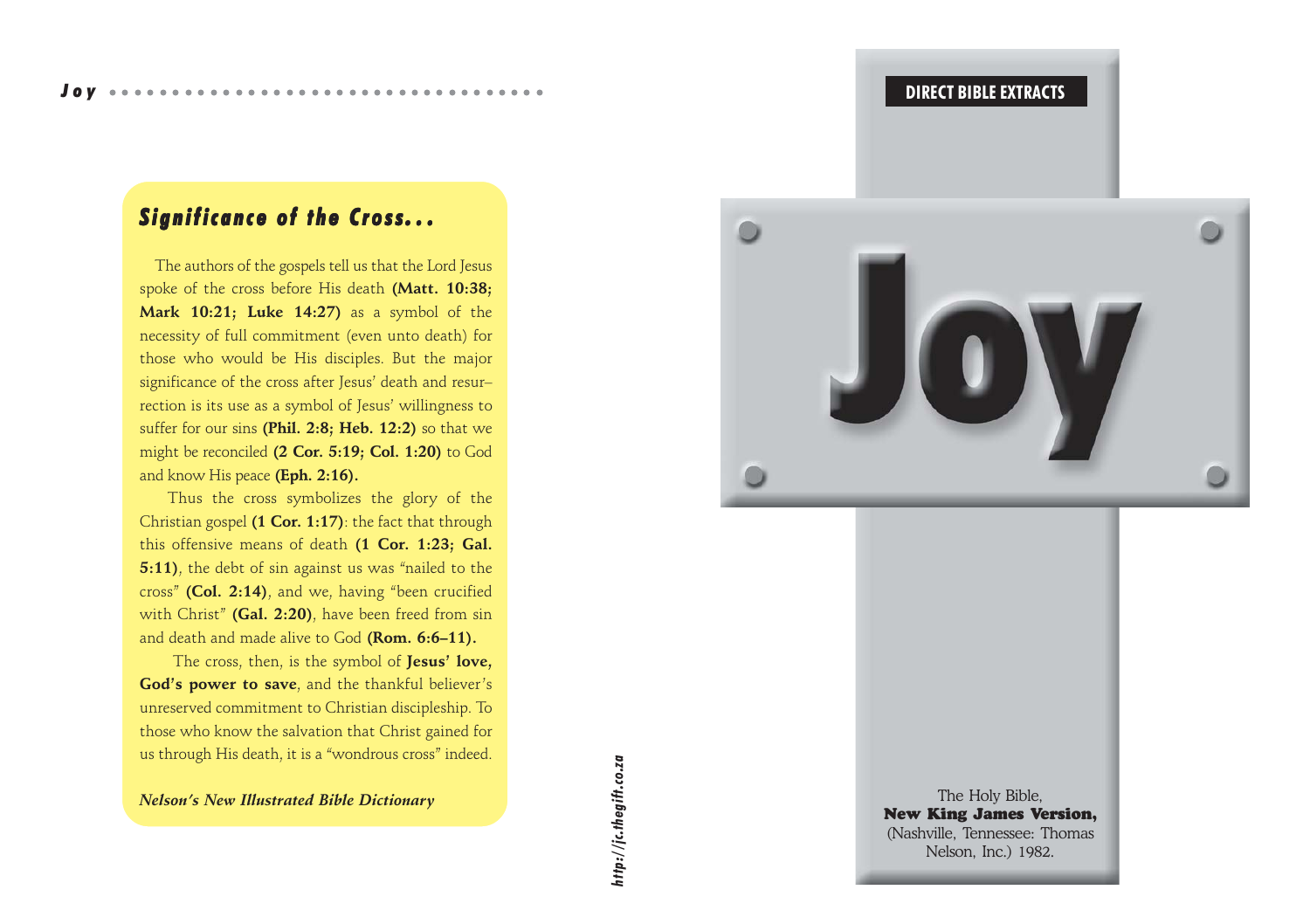This booklet has been compiled from the new<br>Topical Textbook, and the Bible extracts taken<br>from the references mentioned in the Bible. I hope that **Topical Textbook, and the Bible extracts taken**

**from the references mentioned in the Bible. I hope that this may become easier for you to find out His message relating to the this Topic directly from the Bible, and how you could apply this to your personal life according to the world around you and your own circumstances.**

*Believing* **in the message and without doubt, one begins to realize how from the beginning of the Bible until the end, God does give us the same message, and no matter how we try to interpret it, the essence and core of our explanation comes directly from the His Word.**

**We will miss out on the issues relating to these extracts but I trust that these extracts will lead you to further study these circumstances and story leading to these messages.**

**This has been my Way of discovery, from my own personal decision to find out more about my Creator and what He wants of me. Through His Word He has revealed many insights that have excited me to keep searching for more, and this has now become a daily habit for me.**

**Best wishes in your discovery, through your own personal commitment!**

#### **Enjoy your Day!**

**. . .through Jesus Christ our saviour!**

#### **Henrique Martins http://jc.thegift.co.za**

**JOY** — a positive attitude or pleasant emotion; delight. Many kinds of joy are reported in the Bible. Even the wicked are said to experience joy in their triumphs over the righteous (**1 Cor. 13:6; Rev. 11:10**). Many levels of joy are also described, including gladness, contentment, and cheer– fulness.

○○○○○○○○○○○○○○○○○○○○○○○○○○○○○○○○○○ ○○○○○

But the joy that the people of God should have is holy and pure. This joy rises above circumstances and focuses on the very character of God. For example, the **psalmist** rejoices over God's righteousness **(71:14–16**), salvation (**21:1; 71:23**), mercy (**31:7**), creation (**148:5**), word (**119:14, 162**), and faithfulness (**33:1–6**). God's charac– teristics as well as His acts are the cause of rejoicing.

The joy required of the righteous person (**Ps. 150; Phil. 4:4**) is produced by the Spirit of God (**Gal. 5:22**). This kind of joy looks beyond the present to our future salvation (**Rom. 5:2; 8:18; 1 Pet. 1:4, 6**) and to our sovereign God, who works out all things for our ultimate good, which is Christ– likeness (**Rom. 8:28–30**). This kind of joy is distinct from mere happiness. Joy like this is possible, even in the midst of sorrow (**1 Cor. 12:26; 2 Cor. 6:10; 7:4**).

*from Nelson's New Illustrated Bible Dictionary*

Joy ••••••••••••••••••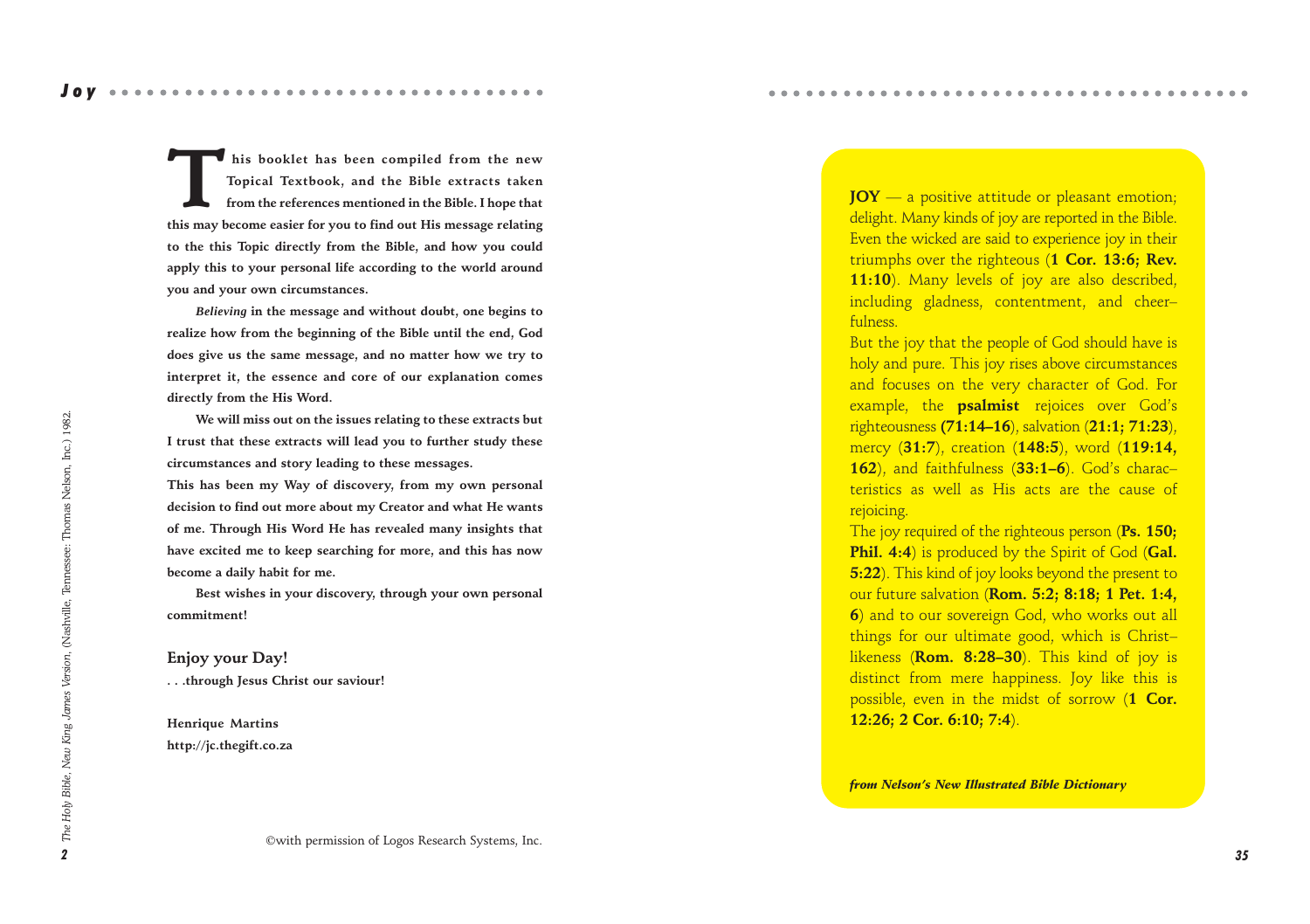#### **A. Verb.**

 $t$ unchano (5177), used transitively, denotes "to hit upon, meet with"; then, "to reach, get, obtain"; it is translated "enjoy" (i.e., obtain to our satisfaction) in Acts 24:2. (See CHANCE, COMMON, *Note* (3), OBTAIN.)

#### **B. Noun.**

apolausis (619), "enjoyment" (from apolauo, "to take hold of, enjoy a thing"), suggests the advantage or pleasure to be obtained from a thing (from a root,  $1ab$  – seen in  $1$ ambano, "to obtain"); it is used with the preposition eis, in 1 Tim. 6:17, lit., "unto enjoyment," rendered "to enjoy"; with echo, "to have," in Heb. 11:25, lit., "to have pleasure (of sin)," translated "to enjoy the pleasures." (See PLEASURE )

*taken from Vine's Complete Expository Dictionary of Old and New Testament Words*

#### ○○○○○○○○○○○○○○○○○○○○○○○○○○○○○○○○○○ ○○○○○from New Topical Textbook

## Joy.

- 1. God gives. **Ec 2:26; Ps 4:7.**
- 2. Christ appointed to give. **Isa 61:3.**
- 3. Is a fruit of the Spirit. **Ga 5:22.**
- 4. The gospel, good tidings of. **Lu 2:10,11.**
- 5. God's word affords. **Ne 8:12; Jer 15:16.**
- 6. The gospel to be received with. **1Th 1:6.**
- 7. Promised to saints. **Ps 132:16; Isa 35:10; 55:12; 56:7.**
- 8. Prepared for saints. **Ps 97:11.**
- 9. Enjoined to saints. **Ps 32:11; Php 3:1.**
- 10. Fulness of, in God's presence. **Ps 16:11.**
- 11. Vanity of seeking, from earthly things. **Ec 2:10,11; 11:8.**
- 12. Experienced by
	- a. Believers. **Lu 24:52; Ac 16:34.**
	- b. Peace-makers. **Pr 12:20.**
	- c. The just. **Pr 21:15.**
	- d. The wise, and discreet. **Pr 15:23.**
	- e. Parents of good children. **Pr 23:24.**
- 13. Increased to the meek. **Isa 29:19.**
- 14 Of saints is
	- a. In God. **Ps 89:16; 149:2; Hab 3:18; Ro 5:11.**
	- b. In Christ. **Lu 1:47; Php 3:3.**
	- c. In the Holy Spirit. **Ro 14:17.**
	- d. For election. **Lu 10:20.**
	- e. For salvation. **Ps 21:1; Isa 61:10.**
	- f. For deliverance from bondage. **Ps 105:43; Jer 31:10-13.**
	- g. For manifestation of goodness. **2Ch 7:10.**
	- h. For temporal blessings. **Joe 2:23,24.**
	- i. For supplies of grace. **Isa 12:3.**
	- j. For divine protection. **Ps 5:11; 16:8,9.**
	- k. For divine support. **Ps 28:7; 63:7.**
	- l. For the victory of Christ. **Joh 16:33.**
	- m. For the hope of glory. **Ro 5:2.**
	- n. For the success of the gospel. **Ac 15:3.**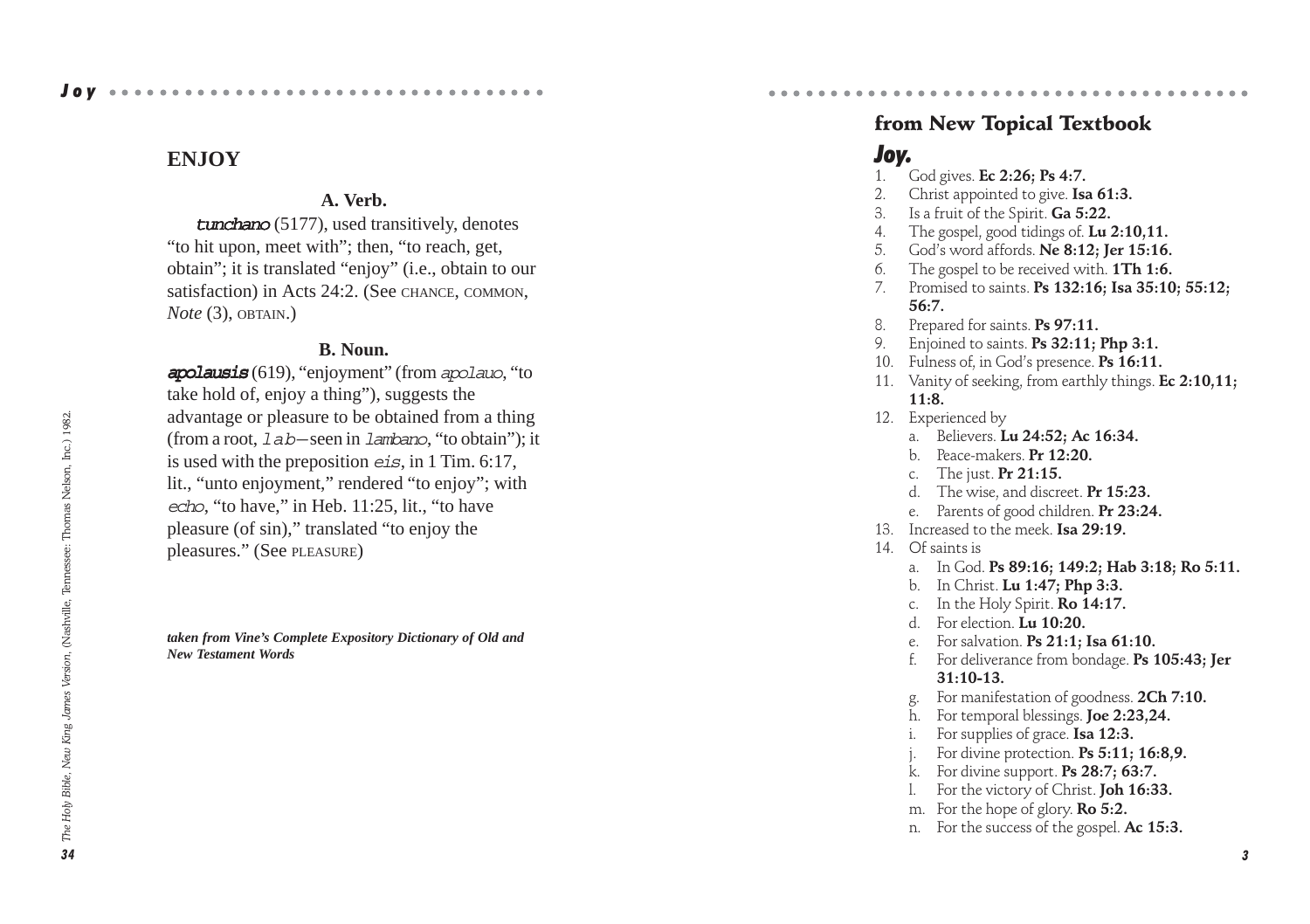|     | 15. Of saints should be<br>Great. Zec 9:9; Ac 8:8.<br>a.<br>b. Abundant. $2Co 8:2$ .<br>Exceeding. Ps 21:6; 68:3.<br>C <sub>1</sub><br>d.<br>Animated. Ps 32:11; Lu 6:23.<br>Unspeakable. 1Pe 1:8.<br>e.<br>f.<br>Full of glory. 1Pe 1:8.<br>Constant. 2Co 6:10; Php 4:4.<br>g.<br>h.<br>For evermore. 1Th 5:16.<br>i.<br>With awe. $Ps$ 2:11.<br>j. In hope. <b>Ro 12:12.</b><br>k. In sorrow. 2Co 6:10.<br>1. Under trials. Jas 1:2; 1Pe 1:6.<br>m. Under persecutions. Mt 5:11,12; Lu 6:22,23;<br>Heb 10:34. |
|-----|-----------------------------------------------------------------------------------------------------------------------------------------------------------------------------------------------------------------------------------------------------------------------------------------------------------------------------------------------------------------------------------------------------------------------------------------------------------------------------------------------------------------|
|     | Under calamities. Hab 3:17,18.<br>n.                                                                                                                                                                                                                                                                                                                                                                                                                                                                            |
|     | Expressed in hymns. Eph 5:19; Jas 5:13.<br>O.                                                                                                                                                                                                                                                                                                                                                                                                                                                                   |
| 16. | Afflictions of saints succeeded by. Ps 30:5; 126:5;                                                                                                                                                                                                                                                                                                                                                                                                                                                             |
|     | Isa 35:10; Joh 16:20.                                                                                                                                                                                                                                                                                                                                                                                                                                                                                           |
|     | 17. Pray for restoration of. Ps 51:8,12; 85:6.                                                                                                                                                                                                                                                                                                                                                                                                                                                                  |
|     | 18. Promote, in the afflicted. Job 29:13.                                                                                                                                                                                                                                                                                                                                                                                                                                                                       |
| 19. | Of saints, made full by                                                                                                                                                                                                                                                                                                                                                                                                                                                                                         |
|     | The favour of God. Ac 2:28.<br>a.                                                                                                                                                                                                                                                                                                                                                                                                                                                                               |
|     | b. Faith in Christ. Ro 15:13.                                                                                                                                                                                                                                                                                                                                                                                                                                                                                   |
|     | c. Abiding in Christ. <b>Joh 15:10,11.</b>                                                                                                                                                                                                                                                                                                                                                                                                                                                                      |
|     | d. The word of Christ. Joh 17:13.                                                                                                                                                                                                                                                                                                                                                                                                                                                                               |
|     | Answers to prayer. <b>Joh 16:24.</b><br>e.                                                                                                                                                                                                                                                                                                                                                                                                                                                                      |
|     | f<br>Communion of saints. 2Ti 1:4; 1Jo 1:3,4; 2Jo                                                                                                                                                                                                                                                                                                                                                                                                                                                               |
|     | 1:12.                                                                                                                                                                                                                                                                                                                                                                                                                                                                                                           |
| 20. | Saints should afford, to their minsters. Php 2:2;                                                                                                                                                                                                                                                                                                                                                                                                                                                               |
| 21. | Phm 1:20.<br>Ministers should                                                                                                                                                                                                                                                                                                                                                                                                                                                                                   |
|     |                                                                                                                                                                                                                                                                                                                                                                                                                                                                                                                 |
|     | Esteem their people as their. Php 4:1; 1Th<br>a.<br>2:20.                                                                                                                                                                                                                                                                                                                                                                                                                                                       |
|     | b. Promote, in their people. $2Co$ 1:24; Php 1:25.                                                                                                                                                                                                                                                                                                                                                                                                                                                              |
|     | Pray for, for their people. Ro 15:13.<br>C <sub>1</sub>                                                                                                                                                                                                                                                                                                                                                                                                                                                         |
|     | Have, in the faith and holiness of their people.<br>d.                                                                                                                                                                                                                                                                                                                                                                                                                                                          |
|     |                                                                                                                                                                                                                                                                                                                                                                                                                                                                                                                 |

## *. . . Zacchaeus*

*Luke 19:6*  $^6$ So he made haste and came down, and received Him joyfully.

○○○○○○○○○○○○○○○○○○○○○○○○○○○○○○○○○○ ○○○○○

## *. . . Coverts*

*Acts 2:46*

46 So continuing daily with one accord in the temple, and breaking bread from house to house, they ate their food with gladness and simplicity of heart,

# *. . . Peter & co.*

#### *Acts 5:41*

41So they departed from the presence of the council, rejoicing that they were counted worthy to suffer shame for His name.

## *. . . Samaritans*

*Acts 8:8* 8 And there was great joy in that city.

## *. . . Jailor*

#### *Acts 16:34*

<sup>34</sup>Now when he had brought them into his house, he set food before them; and he rejoiced, having believed in God with all his household.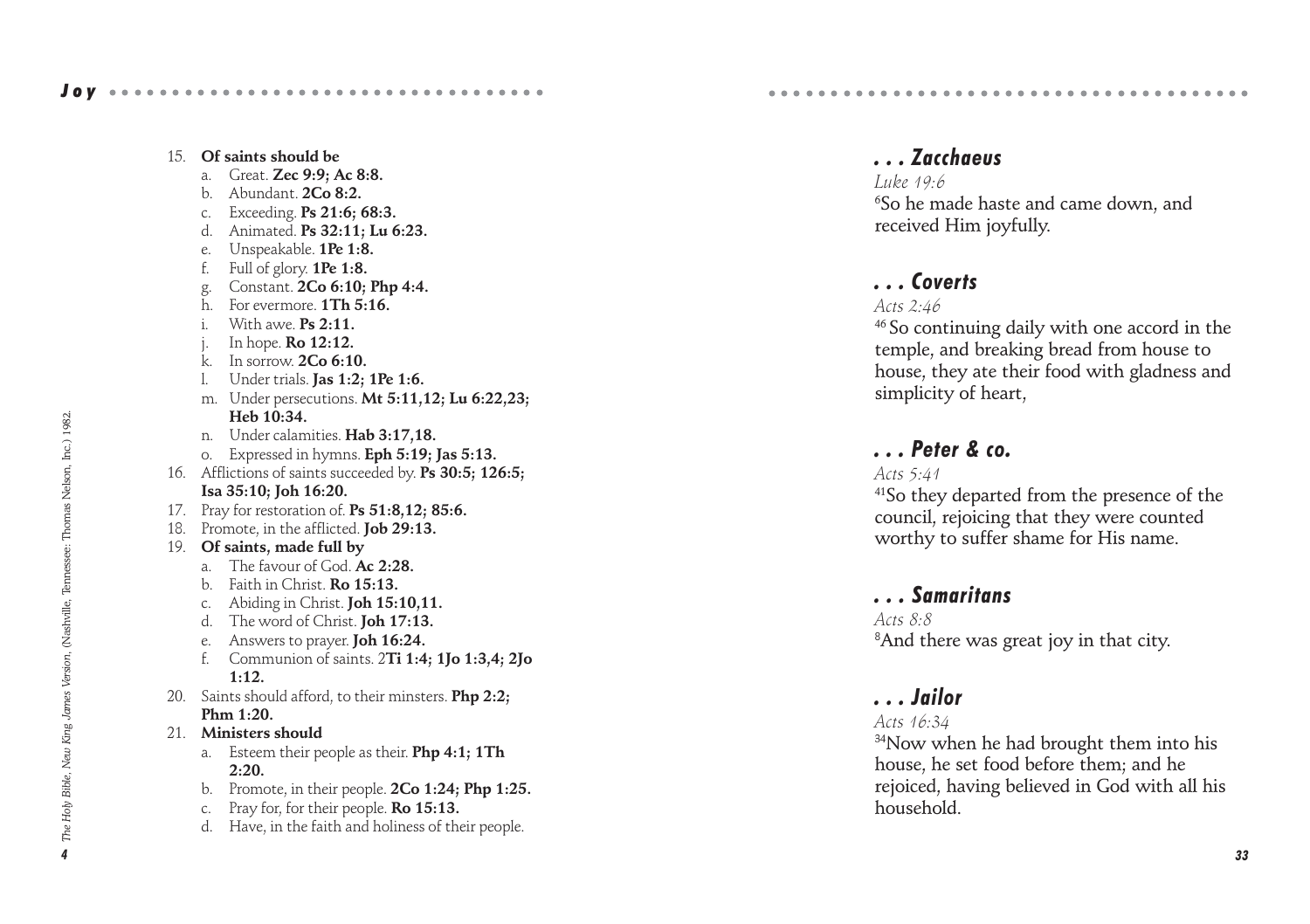## *. . . Hannah*

*1 Samuel 2:1*

1 And Hannah prayed and said: "My heart rejoices in the LORD ; My horn is exalted in the LORD . I smile at my enemies, Because I rejoice in Your salvation.

# *. . . David*

*1 Chronicles 29:9*

 $^9$  Then the people rejoiced, for they had offered willingly, because with a loyal heart they had offered willingly to the LORD; and King David also rejoiced greatly.

# *. . . Wise men*

*Matthew 2:10* 10When they saw the star, they rejoiced with exceedingly great joy.

# *. . . The Virgin Mary*

*Luke 1:47* <sup>47</sup>And my spirit has rejoiced in God my Savior.

#### **2Co 7:4; 1Th 3:9; 3Jo 1:4.**

○○○○○○○○○○○○○○○○○○○○○○○○○○○○○○○○○○ ○○○○○

- e. Come to their people with. **Ro 15:32.**
- Finish their course with. **Ac 20:24.**
- g. Desire to render an account with. **Php 2:16; Heb 13:17.**
- 22. Serve God with. **Ps 100:2.**
- 23. Liberality in God's service should cause. **1Ch 29:9,17.**
- 24. Is strengthening to saints. **Ne 8:10.**
- 25. Saints should engage in all religious services with. **Ezr 6:22; Ps 42:4.**
- 26. Saints should have, in all their undertakings. **De 12:18.**
- 27. Saints shall be presented to God with exceeding. **1Pe 4:13; Jude 1:24.**
- 28. The coming of Christ will afford to saints, exceeding. **1Pe 4:13.**
- 29. Shall be the final reward of saints at the judgment day. **Mt 25:21.**
- 30. **Of the wicked**
	- a. Is derived from earthly pleasures. **Ec 2:10; 11:9.**
	- b. Is derived from folly. **Pr 15:21.**
	- c. Is delusive. **Pr 14:13.**
	- d. Is short-lived. **Job 20:5; Ec 7:6.**
	- e. Should be turned into mourning. **Jas 4:9.**
	- f. Shall be taken away. **Isa 16:10.**
- 31. Holy-Illustrated. **Isa 9:3; Mt 13:44.**
- 32. **Holy-Exemplified**
	- a. Hannah. **1Sa 2:1.**
	- b. David. **1Ch 29:9.**
	- c. Wise men. **Mt 2:10.**
	- d. The Virgin Mary. **Lu 1:47.**
	- e. Zacchaeus. **Lu 19:6.**
	- f. Converts. **Ac 2:46; 13:52.**
	- g. Peter, &c. **Ac 5:41.**
	- h. Samaritans. **Ac 8:8.**
	- i. Jailor. **Ac 16:34.**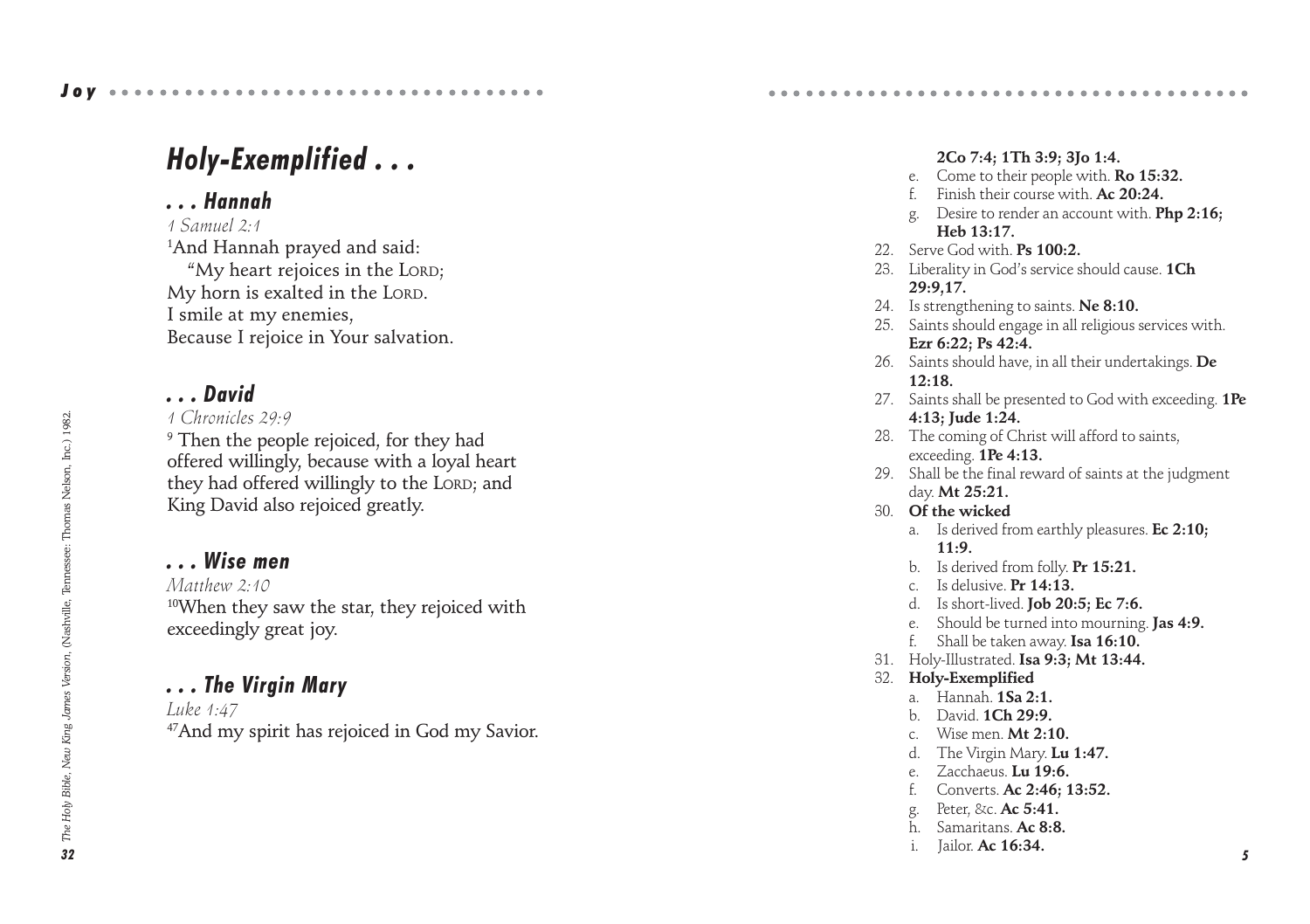## *God gives*

#### *Ecclesiastes 2:26*

26For *God* gives wisdom and knowledge and joy to a man who *is* good in His sight; but to the sinner He gives the work of gathering and collecting, that he may give to *him who is* good before God. This also *is* vanity and grasping for the wind.

## *Psalm 4:7*

<sup>7</sup> You have put gladness in my heart, More than in the season that their grain and wine increased.

# *Christ appointed to give*

*Isaiah 61:3* <sup>3</sup> To console those who mourn in Zion, To give them beauty for ashes, The oil of joy for mourning, The garment of praise for the spirit of heaviness; That they may be called trees of righteousness, The planting of the LORD, that He may be glorified."

# *Is a fruit of the Spirit*

*Galatians 5:22*  $22$  But the fruit of the Spirit is love, joy, peace, longsuffering, kindness, goodness, faithfulness,

# *. . . should be turned into mourning*

○○○○○○○○○○○○○○○○○○○○○○○○○○○○○○○○○○ ○○○○○

#### *James 4:9*

9 Lament and mourn and weep! Let your laughter be turned to mourning and *your* joy to gloom.

# *. . . shall be taken away*

*Isaiah 16:10* <sup>10</sup> Gladness is taken away. And joy from the plentiful field; In the vineyards there will be no singing, Nor will there be shouting; No treaders will tread out wine in the presses; I have made their shouting cease.

# *Holy-Illustrated*

*Isaiah 9:3*  ${}^{3}\!$ You have multiplied the nation *And* increased its joy; They rejoice before You According to the joy of harvest, As *men* rejoice when they divide the spoil.

## *Matthew 13:44*

44"Again, the kingdom of heaven is like treasure hidden in a field, which a man found and hid; and for joy over it he goes and sells all that he has and buys that field.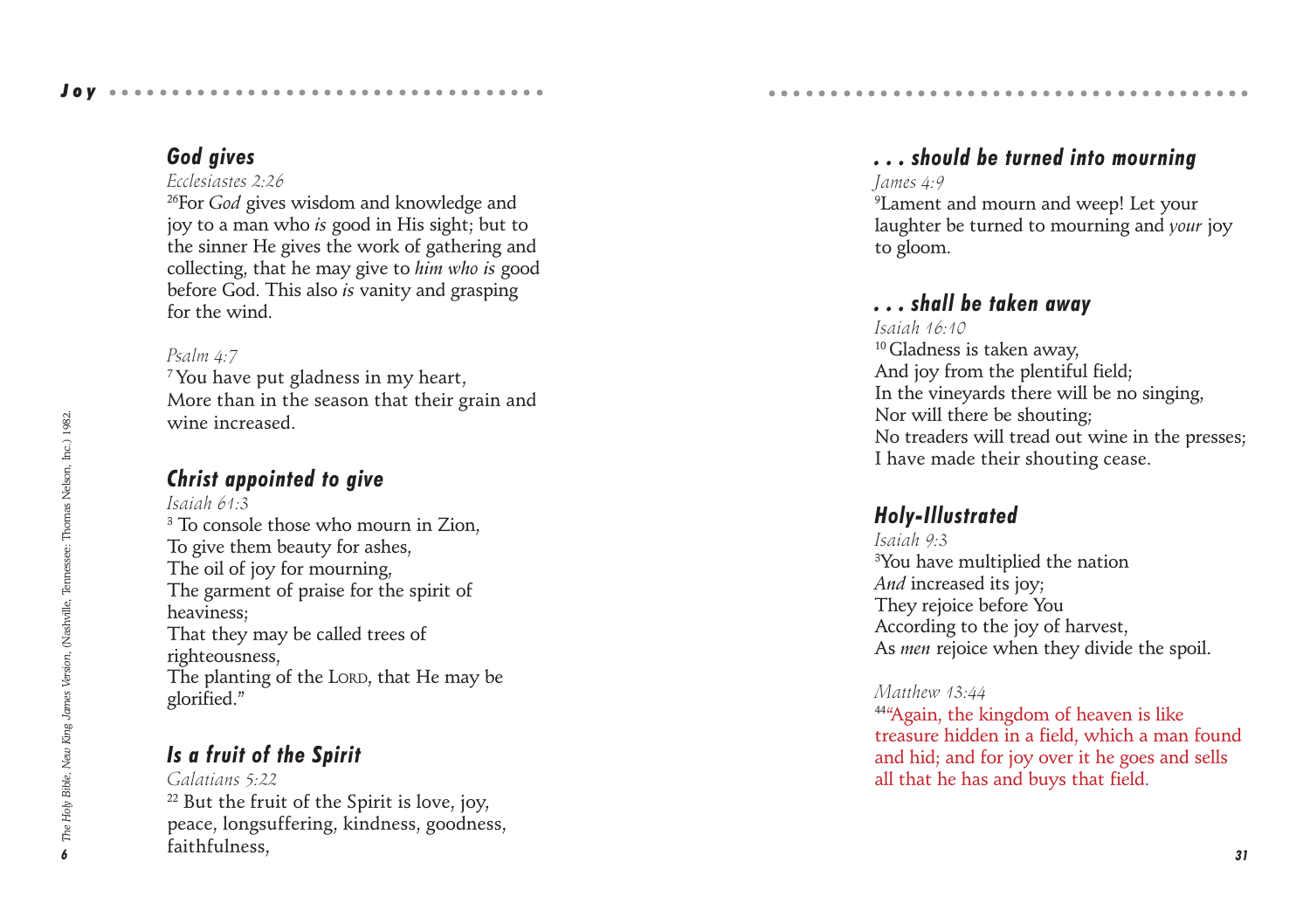And in the sight of your eyes; But know that for all these God will bring you into judgment.

## *. . . is derived from folly*

*Proverbs 15:21* 21Folly *is* joy *to him who is* destitute of discernment, But a man of understanding walks uprightly.

# *. . . is delusive*

Joy ••••••••••••••••••••••••••

*Proverbs 14:13* <sup>13</sup>Even in laughter the heart may sorrow, And the end of mirth *may be* grief.

## *. . . is short-lived*

*Job 20:5*  $^5$ That the triumphing of the wicked is short, And the joy of the hypocrite is *but* for a moment?

#### *Ecclesiastes 7:6*

 $\mathrm{^6}$ For like the crackling of thorns under a pot, So *is* the laughter of the fool. This also is vanity.

# *The Gospel, good tidings of*

○○○○○○○○○○○○○○○○○○○○○○○○○○○○○○○○○○ ○○○○○

*Luke 2:10,11*

<sup>10</sup> Then the angel said to them, "Do not be afraid, for behold, I bring you good tidings of great joy which will be to all people.11 "For there is born to you this day in the city of David a Savior, who is Christ the Lord.

## *God's word affords*

*Nehemiah 8:12*

<sup>12</sup>And all the people went their way to eat and drink, to send portions and rejoice greatly, because they understood the words that were declared to them.

#### *Jeremiah 15:16*

<sup>16</sup> Your words were found, and I ate them, And Your word was to me the joy and rejoicing of my heart; For I am called by Your name, O LORD God of hosts.

# *The gospel to be received with*

#### *1 Thessalonians 1:6*

 $^{\rm 6}$  And you became followers of us and of the Lord, having received the word in much affliction, with joy of the Holy Spirit,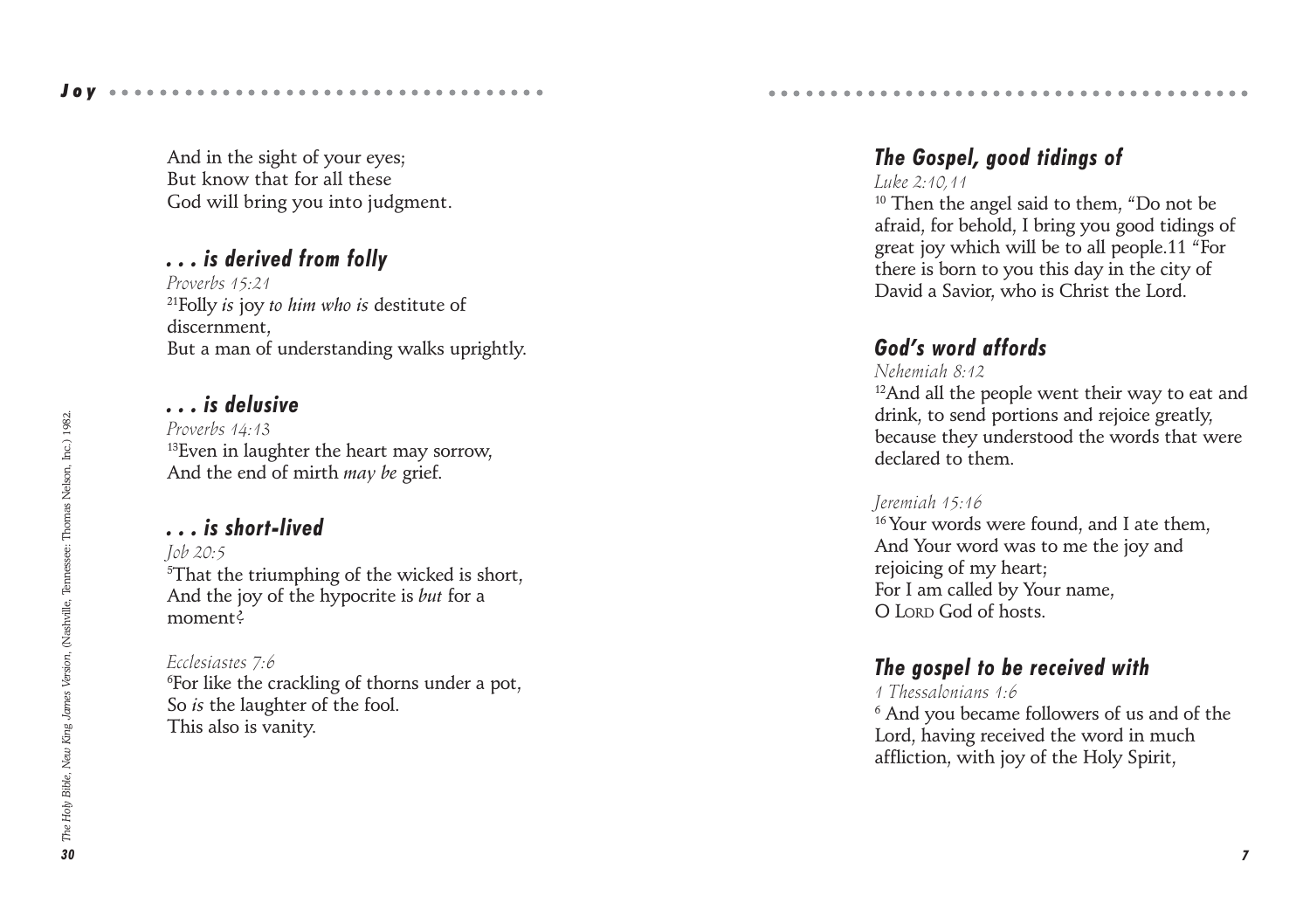# Joy ••••••••••••••••••••••

# *Promised to saints*

*Psalm 132:16* <sup>16</sup> I will also clothe her priests with salvation, And her saints shall shout aloud for joy.

## *Isaiah 35:10*

<sup>10</sup> And the ransomed of the LORD shall return. And come to Zion with singing, With everlasting joy on their heads. They shall obtain joy and gladness, And sorrow and sighing shall flee away.

## *Isaiah 55:12*

12"For you shall go out with joy, And be led out with peace; The mountains and the hills Shall break forth into singing before you, And all the trees of the field shall clap *their* hands.

# *Isaiah 56:7*

7 Even them I will bring to My holy mountain, And make them joyful in My house of prayer. Their burnt offerings and their sacrifices *Will be* accepted on My altar; For My house shall be called a house of prayer for all nations"

# *Saints shall be presented to God with exceeding*

○○○○○○○○○○○○○○○○○○○○○○○○○○○○○○○○○○ ○○○○○

## *1 Peter 4:13*

<sup>13</sup> but rejoice to the extent that you partake of Christ's sufferings, that when His glory is revealed, you may also be glad with exceeding joy.

# *Shall be the final reward of saints at the judgement day*

## *Matthew 25:21*

<sup>21</sup> "His lord said to him, 'Well *done,* good and faithful servant; you were faithful over a few things, I will make you ruler over many things. Enter into the joy of your lord.'

# *Of the wicked . . .*

# *. . . is derived from earthly pleasures*

## *Ecclesiastes 2:10*

<sup>10</sup> Whatever my eyes desired I did not keep from them. I did not withhold my heart from any pleasure,

For my heart rejoiced in all my labor; And this was my reward from all my labor.

## *Ecclesiastes 11:9*

<sup>9</sup> Rejoice, O young man, in your youth. And let your heart cheer you in the days of your youth; Walk in the ways of your heart,

*29*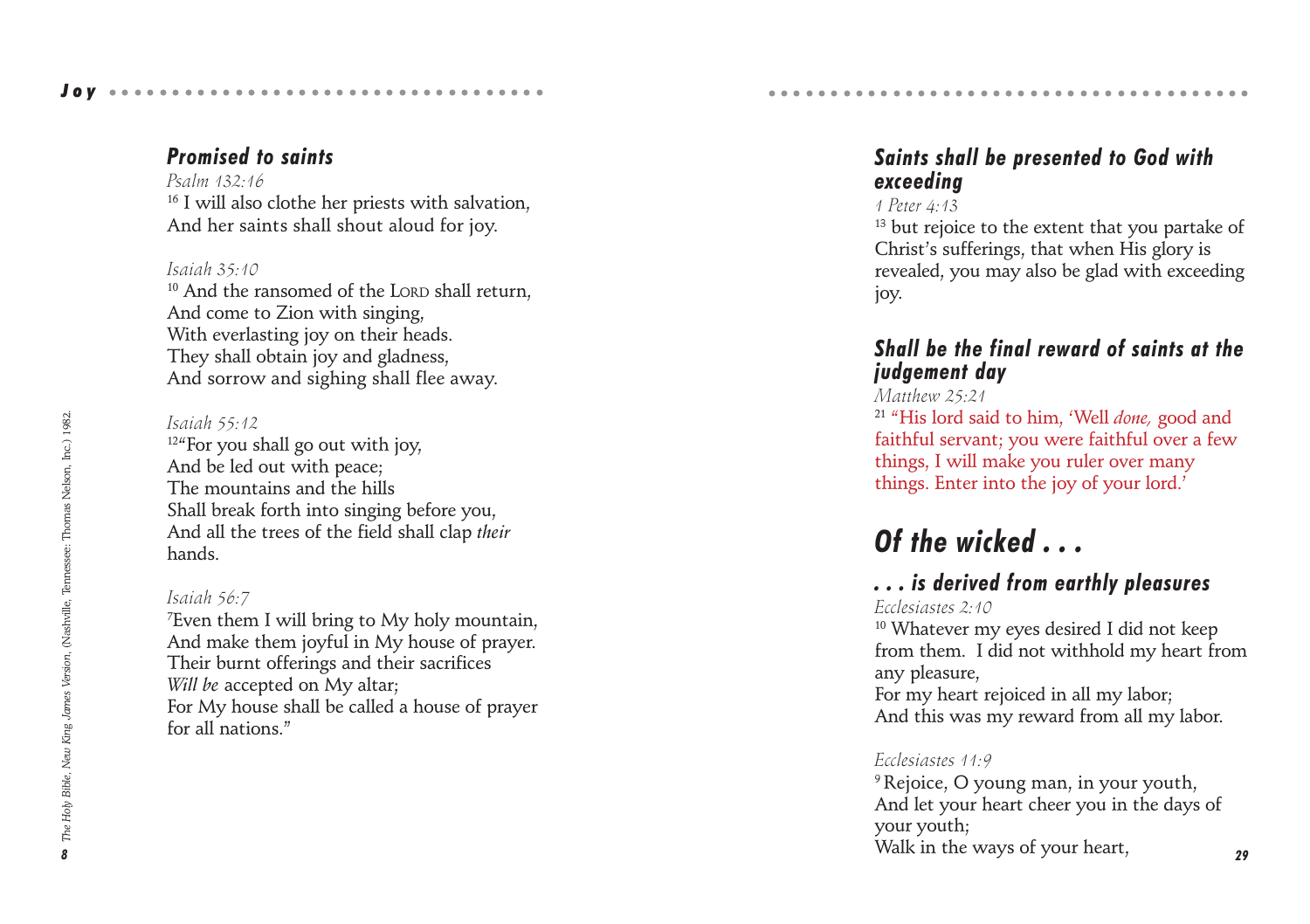Joy ••••••••••••••••••••••

day *is* holy to our LORD. Do not sorrow, for the joy of the LORD is your strength."

## *Saints should engage in all religious services with*

#### *Ezra 6:22*

22And they kept the Feast of Unleavened Bread seven days with joy; for the LORD made them joyful, and turned the heart of the king of Assyria toward them, to strengthen their hands in the work of the house of God, the God of Israel.

#### *Psalm 42:4*

4 When I remember these *things,* I pour out my soul within me. For I used to go with the multitude; I went with them to the house of God, With the voice of joy and praise, With a multitude that kept a pilgrim feast.

## *Saints should have, in all their undertakings*

#### *Deuteronomy 12:18*

<sup>18</sup> "But you must eat them before the LORD your God in the place which the LORD your God chooses, you and your son and your daughter, your male servant and your female servant, and the Levite who *is* within your gates; and you shall rejoice before the LORD your God in all to which you put your hands.

# *Prepared for saints*

*Psalm 97:11* <sup>11</sup> Light is sown for the righteous, And gladness for the upright in heart.

○○○○○○○○○○○○○○○○○○○○○○○○○○○○○○○○○○ ○○○○○

# *Enjoined to saints*

*Psalm 32:11* 11Be glad in the LORD and rejoice, you righteous; And shout for joy, all *you* upright in heart!

#### *Philippians 3:1*

1 Finally, my brethren, rejoice in the Lord. For me to write the same things to you *is* not tedious, but for you *it is* safe.

# *Fulness of, in God's presence*

*Psalm 16:11* <sup>11</sup> You will show me the path of life; In Your presence *is* fullness of joy; At Your right hand *are* pleasures forevermore.

# *Vanity of seeking, from earthly things*

#### *Ecclesiastes 2:10,11*

<sup>10</sup> Whatever my eyes desired I did not keep from them. I did not withhold my heart from any pleasure, For my heart rejoiced in all my labor;

And this was my reward from all my labor.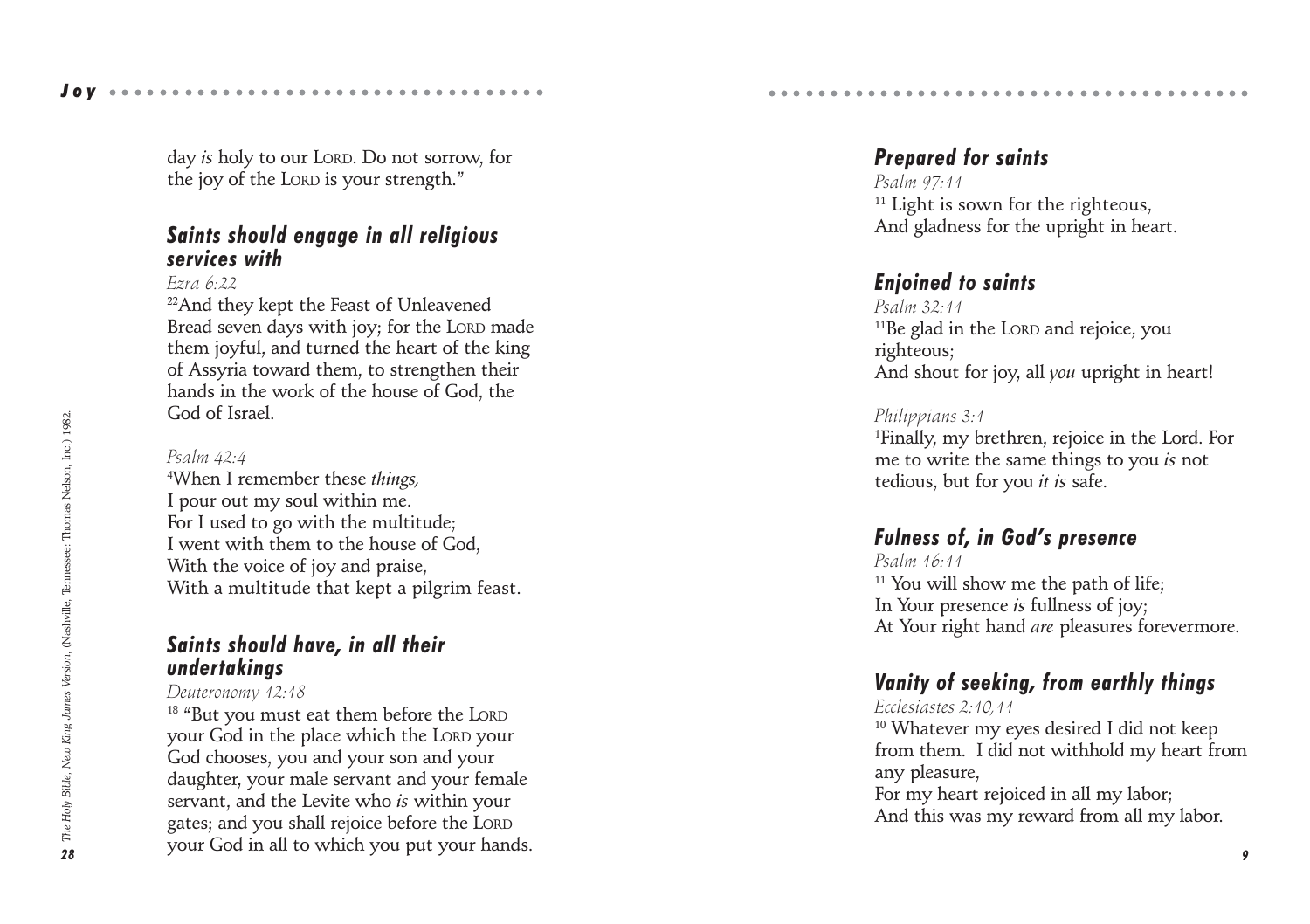<sup>11</sup> Then I looked on all the works that my hands had done And on the labor in which I had toiled; And indeed all *was* vanity and grasping for the wind. *There was* no profit under the sun.

#### *Ecclesiastes 11:8*

 $^{\rm 8}$  But if a man lives many years *And* rejoices in them all, Yet let him remember the days of darkness, For they will be many. All that is coming *is* vanity.

# *Experienced by . . .*

## *. . . Believers*

*Luke 24:52* 52And they worshiped Him, and returned to Jerusalem with great joy,

#### *Acts 16:34*

<sup>34</sup>Now when he had brought them into his house, he set food before them; and he rejoiced, having believed in God with all his household.

## *. . . Peace-makers*

*Proverbs 12:20* <sup>20</sup> Deceit is in the heart of those who devise evil, But counselors of peace have joy.

#### *Hebrews 13:17*

<sup>17</sup>Obey those who rule over you, and be submissive, for they watch out for your souls, as those who must give account. Let them do so with joy and not with grief, for that would be unprofitable for you.

○○○○○○○○○○○○○○○○○○○○○○○○○○○○○○○○○○ ○○○○○

## *Serve God with*

*Psalm 100:2* 2 Serve the LORD with gladness; Come before His presence with singing.

# *Liberality in God's service should cause*

#### *1 Chronicles 29:9,17*

 $\rm{^9}$ Then the people rejoiced, for they had offered willingly, because with a loyal heart they had offered willingly to the LORD; and King David also rejoiced greatly.

<sup>17"</sup>I know also, my God, that You test the heart and have pleasure in uprightness. As for me, in the uprightness of my heart I have willingly offered all these *things;* and now with joy I have seen Your people, who are present here to offer willingly to You.

# *Is strengthening to saints*

#### *Nehemiah 8:10*

<sup>10</sup> Then he said to them, "Go your way, eat the fat, drink the sweet, and send portions to those for whom nothing is prepared; for *this*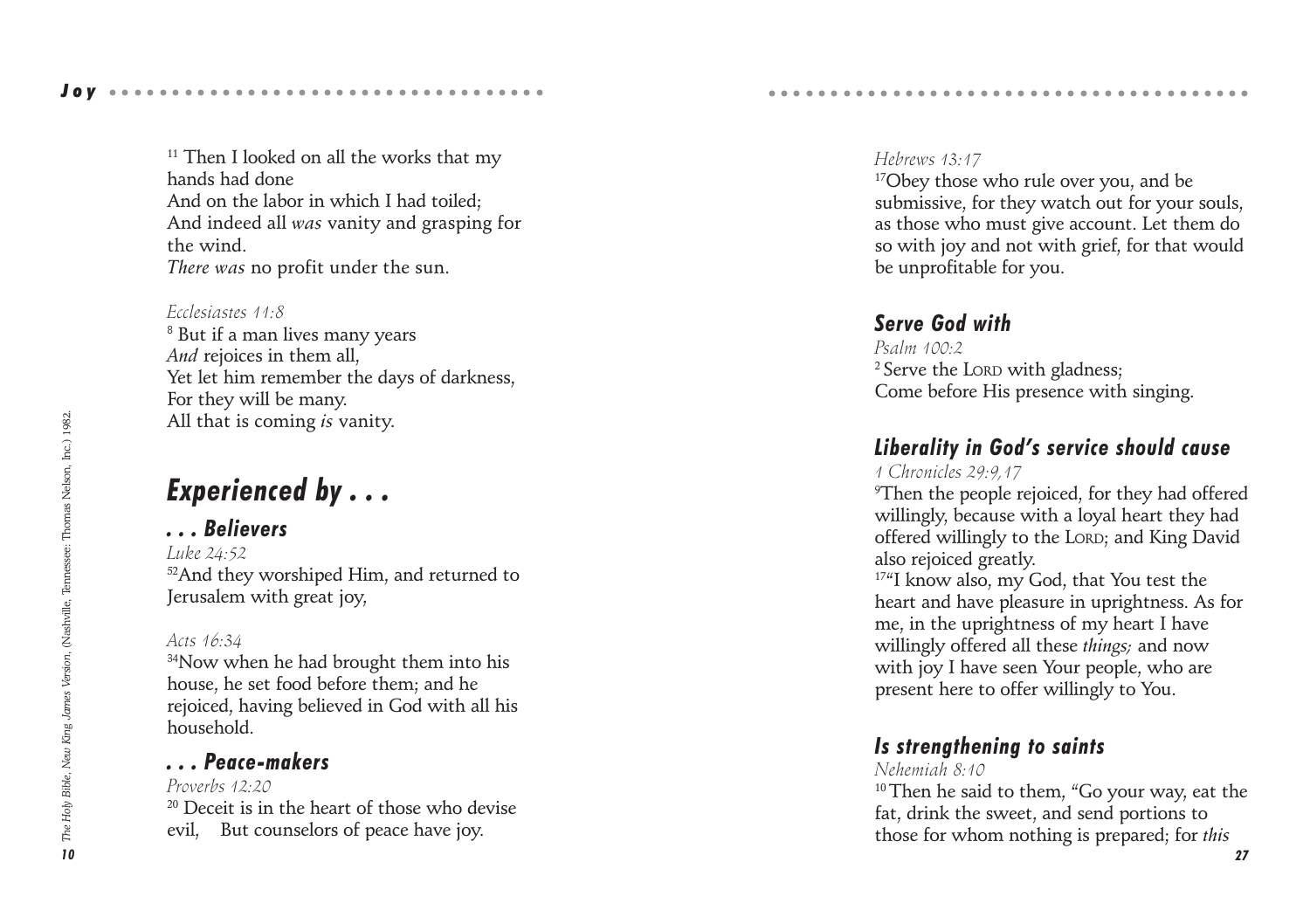#### Joy ••••••••••••••••••••••••••

#### *1 Thessalonians 3:9*

9 For what thanks can we render to God for you, for all the joy with which we rejoice for your sake before our God,

#### *3 John 1:4*

<sup>4</sup>I have no greater joy than to hear that my children walk in truth.

## *. . . Come to their people with*

*Romans 15:32*  $32$ that I may come to you with joy by the will of God, and may be refreshed together with you.

# *. . . Finish their course with*

#### *Acts 20:24*

<sup>24"</sup>But none of these things move me; nor do I count my life dear to myself, so that I may finish my race with joy, and the ministry which I received from the Lord Jesus, to testify to the gospel of the grace of God.

## *. . . Desire to render an account with*

*Philippians 2:16*

<sup>16</sup>holding fast the word of life, so that I may rejoice in the day of Christ that I have not run in vain or labored in vain.

# *. . . The just*

*Proverbs 21:15* <sup>15</sup> *It is* a joy for the just to do justice, But destruction *will come* to the workers of iniquity.

# *. . . The wise, and discreet*

○○○○○○○○○○○○○○○○○○○○○○○○○○○○○○○○○○ ○○○○○

#### *Proverbs 15:23*

<sup>23</sup>A man has joy by the answer of his mouth, And a word *spoken* in due season, how good *it is* !

## *. . . Parents of good children*

*Proverbs 23:24*  $24$ The father of the righteous will greatly rejoice, And he who begets a wise *child* will delight in him.

## *Increased to the meek*

*Isaiah 29:19* 19 The humble also shall increase *their* joy in the LORD , And the poor among men shall rejoice In the Holy One of Israel.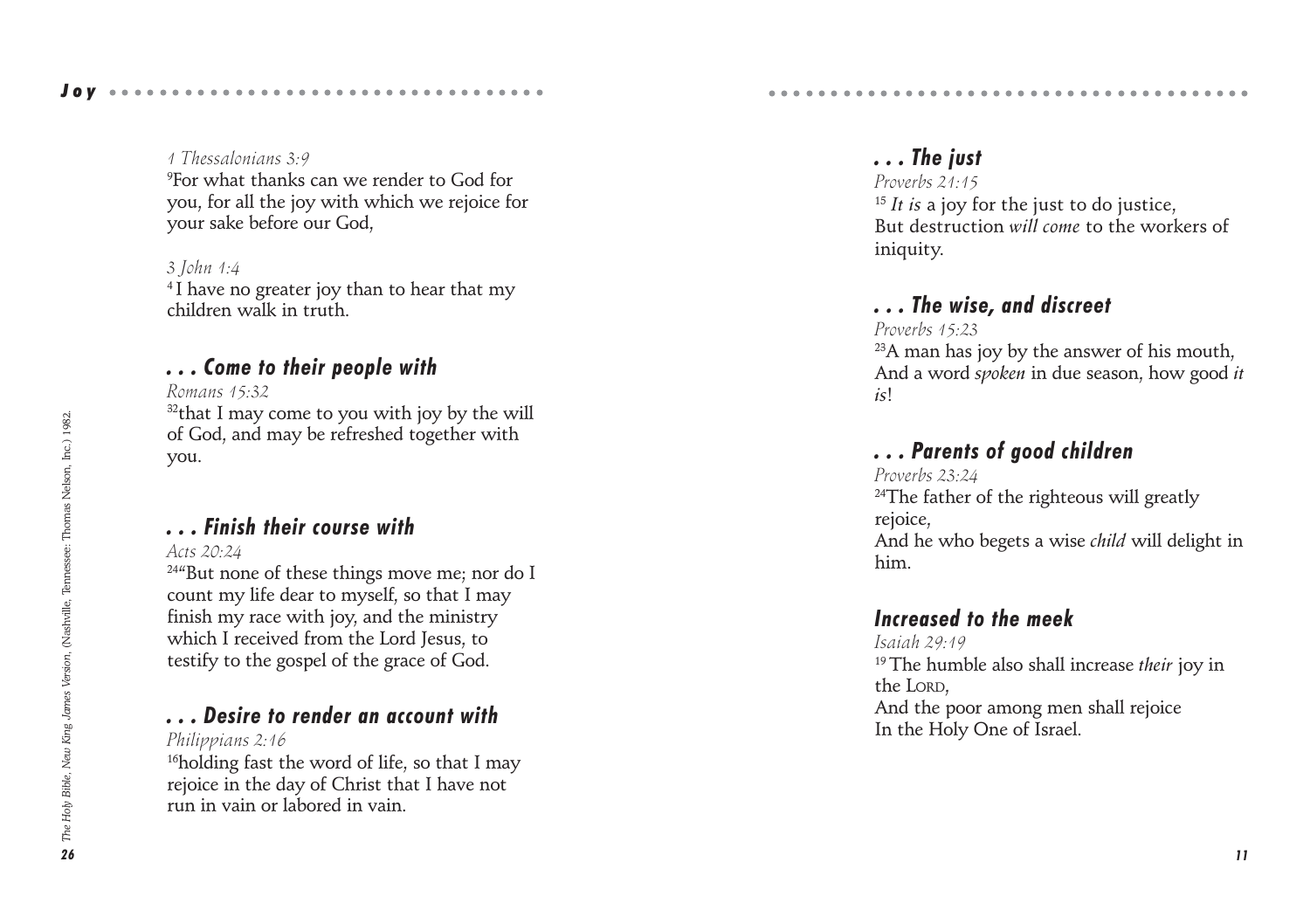# *Of saints is . . .*

## *. . . in God*

*Psalm 89:16* <sup>16</sup> In Your name they rejoice all day long, And in Your righteousness they are exalted.

#### *Psalm 149:2*

 $^{\rm 2}$  Let Israel rejoice in their Maker; Let the children of Zion be joyful in their King.

*Habakkuk 3:18* <sup>18</sup> Yet I will rejoice in the LORD, I will joy in the God of my salvation.

#### *Romans 5:11*

11 And not only *that,* but we also rejoice in God through our Lord Jesus Christ, through whom we have now received the reconciliation.

#### *. . . in Christ*

*Luke 1:47* 47And my spirit has rejoiced in God my Savior.

#### *Philippians 3:3*

 ${}^{3}$ For we are the circumcision, who worship God in the Spirit, rejoice in Christ Jesus, and have no confidence in the flesh,

*1 Thessalonians 2:20* 20For you are our glory and joy.

○○○○○○○○○○○○○○○○○○○○○○○○○○○○○○○○○○ ○○○○○

## *. . . promote, in their people*

*2 Corinthians 1:24*

<sup>24</sup>Not that we have dominion over your faith, but are fellow workers for your joy; for by faith you stand.

#### *Philippians 1:25*

<sup>25</sup>And being confident of this, I know that I shall remain and continue with you all for your progress and joy of faith,

## *. . . Pray for, for their people*

*Romans 15:13*

<sup>13</sup> Now may the God of hope fill you with all joy and peace in believing, that you may abound in hope by the power of the Holy Spirit.

## *. . . Have, in the faith and holiness of their people*

#### *2 Corinthians 7:4*

4 Great *is* my boldness of speech toward you, great *is* my boasting on your behalf. I am filled with comfort. I am exceedingly joyful in all our tribulation.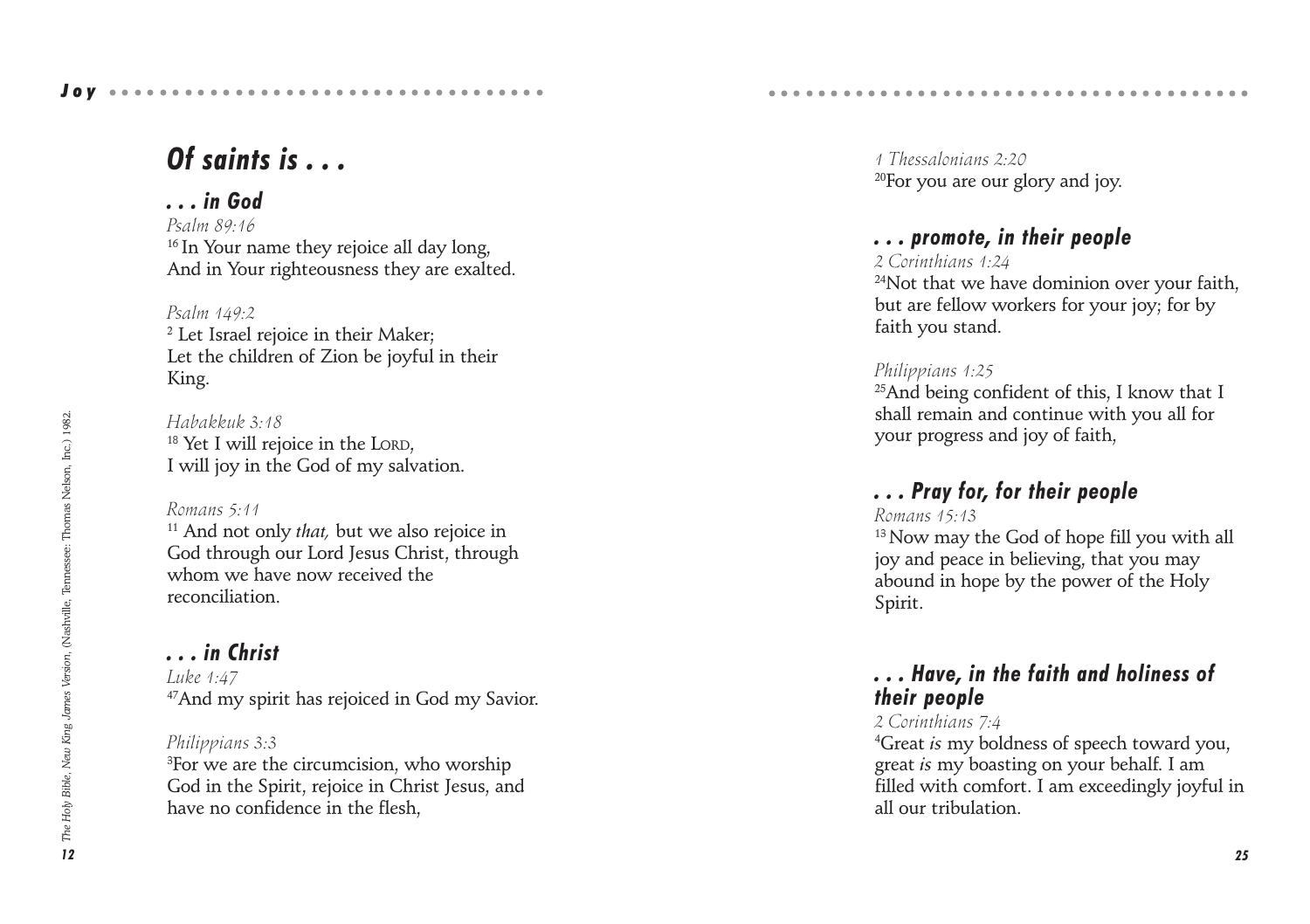#### *1 John 1:3,4*

 $^{\rm 3}$  that which we have seen and heard we declare to you, that you also may have fellowship with us; and truly our fellowship *is* with the Father and with His Son Jesus Christ. 4 And these things we write to you that your joy may be full.

#### *2 John 1:12*

<sup>12</sup> Having many things to write to you, I did not wish *to do so* with paper and ink; but I hope to come to you and speak face to face. that our joy may be full.

## *Saints should afford, to their ministers*

*Philippians 2:2*

2 fulfill my joy by being like-minded, having the same love, *being* of one accord, of one mind.

#### *Philemon 1:20*

<sup>20</sup> Yes, brother, let me have joy from you in the Lord; refresh my heart in the Lord.

# *Ministers should . . .*

## *. . . esteem their people as their*

*Philippians 4:1* 1 Therefore, my beloved and longed-for brethren, my joy and crown, so stand fast in the Lord, beloved.

# *. . . in the Holy Spirit*

○○○○○○○○○○○○○○○○○○○○○○○○○○○○○○○○○○ ○○○○○

#### *Romans 14:17*

<sup>17</sup> for the kingdom of God is not eating and drinking, but righteousness and peace and joy in the Holy Spirit.

## *. . . for election*

#### *Luke 10:20*

<sup>20</sup> "Nevertheless do not rejoice in this, that the spirits are subject to you, but rather rejoice because your names are written in heaven."

## *. . . For salvation*

*Psalm 21:1 To the Chief Musician. A Psalm of David.* 1 The king shall have joy in Your strength, O LORD; And in Your salvation how greatly shall he rejoice!

#### *Isaiah 61:10*

<sup>10</sup>I will greatly rejoice in the LORD, My soul shall be joyful in my God; For He has clothed me with the garments of salvation, He has covered me with the robe of righteousness, As a bridegroom decks *himself* with ornaments, And as a bride adorns *herself* with her jewels.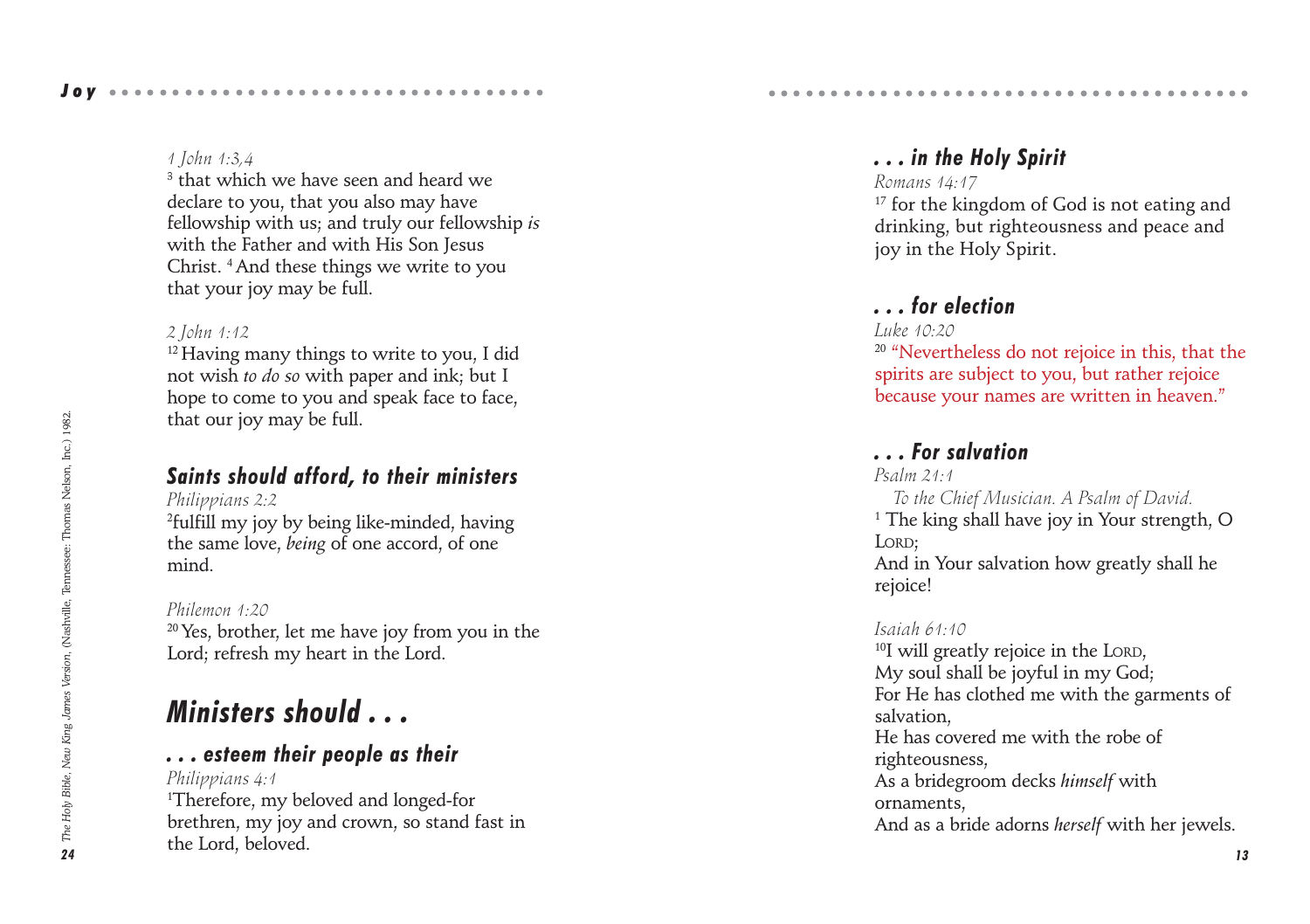# *. . . For deliverance from bondage*

*Psalm 105:43* 43 He brought out His people with joy, His chosen ones with gladness.

#### *Jeremiah 31:10-13*

<sup>10"</sup>Hear the word of the LORD, O nations, And declare *it* in the isles afar off, and say, 'He who scattered Israel will gather him, And keep him as a shepherd *does* his flock.' <sup>11</sup>For the LORD has redeemed Jacob, And ransomed him from the hand of one stronger than he.

<sup>12</sup>Therefore they shall come and sing in the height of Zion,

Streaming to the goodness of the LORD — For wheat and new wine and oil, For the young of the flock and the herd; Their souls shall be like a well-watered garden,

And they shall sorrow no more at all. <sup>13"</sup>Then shall the virgin rejoice in the dance, And the young men and the old, together; For I will turn their mourning to joy, Will comfort them,

And make them rejoice rather than sorrow.

## *. . . For manifestation of goodness*

#### *2 Chronicles 7:10*

 $10$  On the twenty-third day of the seventh month he sent the people away to their tents,

## *. . . Abiding in Christ*

○○○○○○○○○○○○○○○○○○○○○○○○○○○○○○○○○○ ○○○○○

#### *John 15:10,11*

<sup>10</sup> "If you keep My commandments, you will abide in My love, just as I have kept My Father's commandments and abide in His love. <sup>11</sup> "These things I have spoken to you, that My joy may remain in you, and *that* your joy may be full.

## *. . . the Word of Christ*

*John 17:13* <sup>13</sup> "But now I come to You, and these things I

speak in the world, that they may have My joy fulfilled in themselves.

## *. . . Answers to Prayer*

*John 16:24* <sup>24</sup> "Until now you have asked nothing in My name. Ask, and you will receive, that your joy may be full.

## *. . . Communion of saints*

#### *2 Timothy 1:4*

4 greatly desiring to see you, being mindful of your tears, that I may be filled with joy,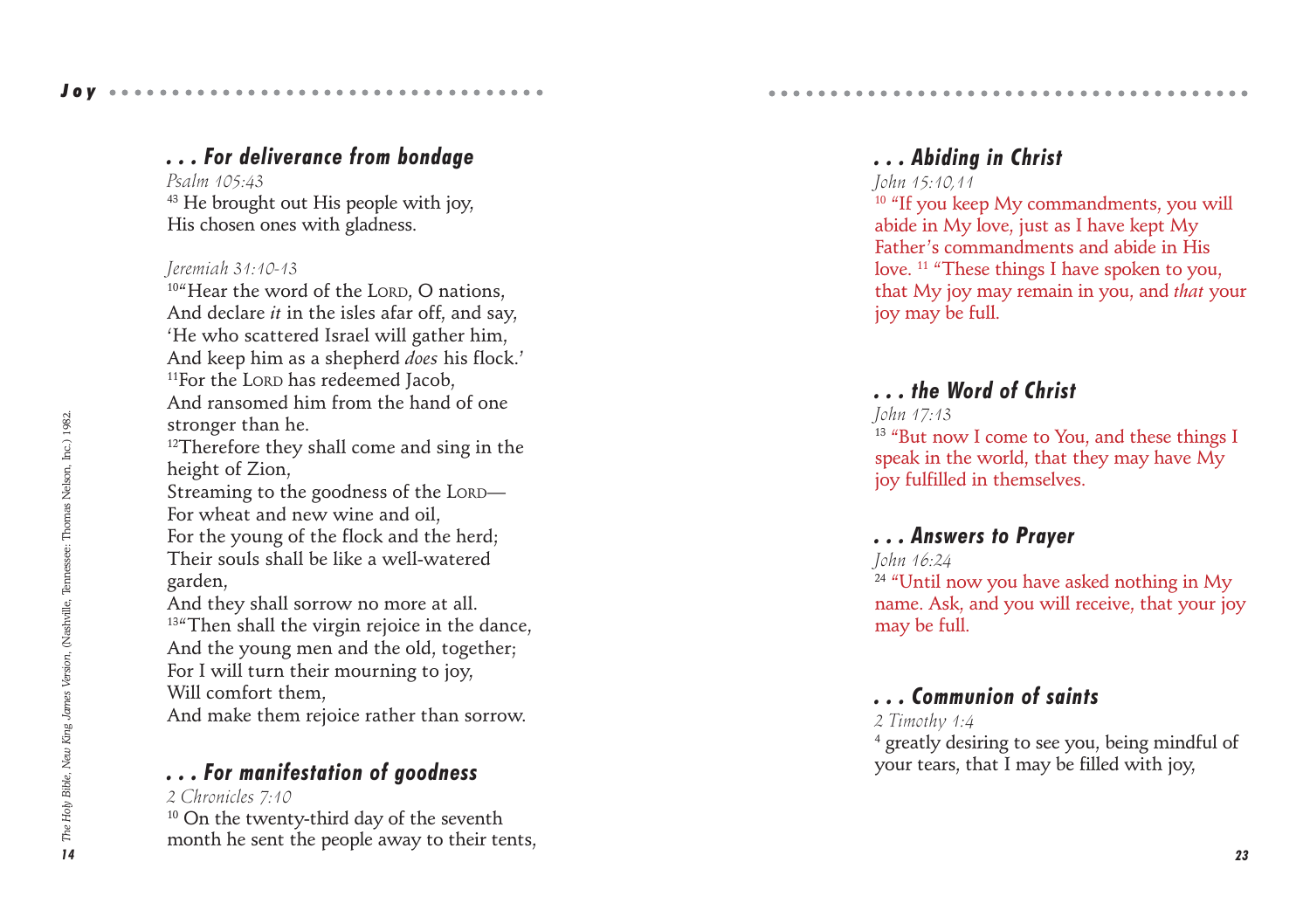*Psalm 85:6*  $^6$  Will You not revive us again, That Your people may rejoice in You?

## *Promote, in the afflicted*

*Job 29:13* 13The blessing of a perishing *man* came upon me, And I caused the widow's heart to sing for joy.

# *Of saints, made full by . . .*

# *. . . the favour of God*

*Acts 2:28* 28 You have made known to me the ways of life; You will make me full of joy in Your presence.'

# *. . . Faith in Christ*

*Romans 15:13*

<sup>13</sup>Now may the God of hope fill you with all joy and peace in believing, that you may abound in hope by the power of the Holy Spirit.

joyful and glad of heart for the good that the LORD had done for David, for Solomon, and for His people Israel.

○○○○○○○○○○○○○○○○○○○○○○○○○○○○○○○○○○ ○○○○○

# *. . . For temporal blessings*

*Joel 2:23,24* <sup>23</sup> Be glad then, you children of Zion, And rejoice in the LORD your God; For He has given you the former rain faithfully, And He will cause the rain to come down for you – The former rain, And the latter rain in the first *month* . <sup>24</sup>The threshing floors shall be full of wheat. And the vats shall overflow with new wine and oil.

# *. . . For supplies of grace*

*Isaiah 12:3*  $\rm{^3}$ Therefore with joy you will draw water From the wells of salvation.

# *. . . For divine protection*

*Psalm 5:11* <sup>11</sup>But let all those rejoice who put their trust in You; Let them ever shout for joy, because You defend them;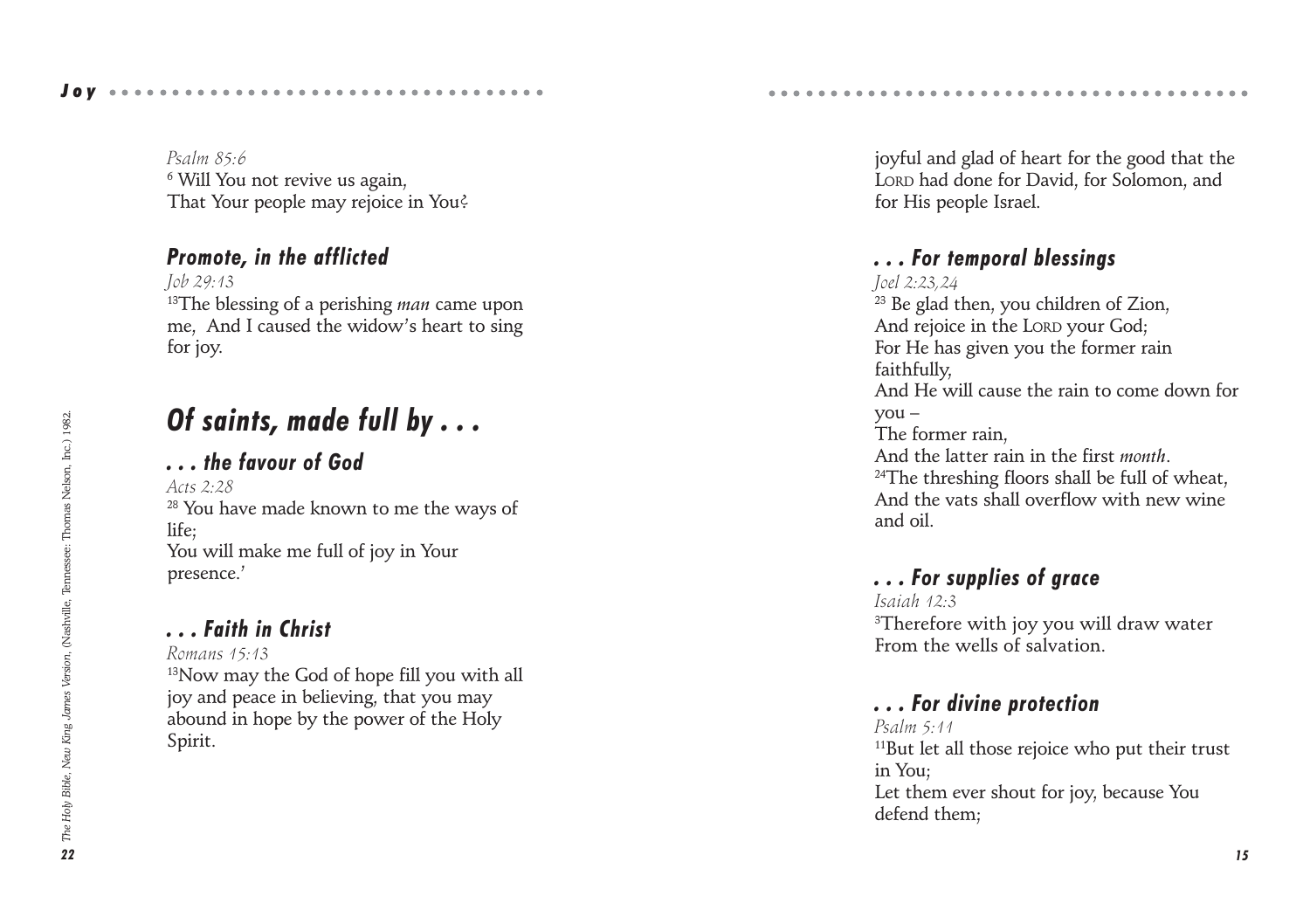Let those also who love Your name Be joyful in You.

## *. . . For divine support*

*Psalm 28:7*

7 The LORD *is* my strength and my shield; My heart trusted in Him, and I am helped; Therefore my heart greatly rejoices, And with my song I will praise Him.

*Psalm 63:7* 7 Because You have been my help, Therefore in the shadow of Your wings I will rejoice.

# *. . . For the victory of Christ*

*John 16:33*

<sup>33</sup> "These things I have spoken to you, that in Me you may have peace. In the world you will have tribulation; but be of good cheer, I have overcome the world."

# *. . . For the hope of glory*

#### *Romans 5:2*

 $^{2}$ through whom also we have access by faith into this grace in which we stand, and rejoice in hope of the glory of God.

# *Afflictions of saints succeeded by*

○○○○○○○○○○○○○○○○○○○○○○○○○○○○○○○○○○ ○○○○○

*Psalm 30:5* 5 For His anger *is but for* a moment, His favor *is for* life; Weeping may endure for a night, But joy *comes* in the morning.

*Psalm 126:5*  ${}^5$ Those who sow in tears Shall reap in joy.

#### *Isaiah 35:10*

<sup>10</sup> And the ransomed of the LORD shall return. And come to Zion with singing, With everlasting joy on their heads. They shall obtain joy and gladness, And sorrow and sighing shall flee away.

## *John 16:20*

<sup>20</sup> "Most assuredly, I say to you that you will weep and lament, but the world will rejoice; and you will be sorrowful, but your sorrow will be turned into joy.

# *Pray for restoration of*

*Psalm 51:8,12* 8 Make me hear joy and gladness, *That* the bones You have broken may rejoice. <sup>12</sup>Restore to me the joy of Your salvation, And uphold me *by Your* generous Spirit.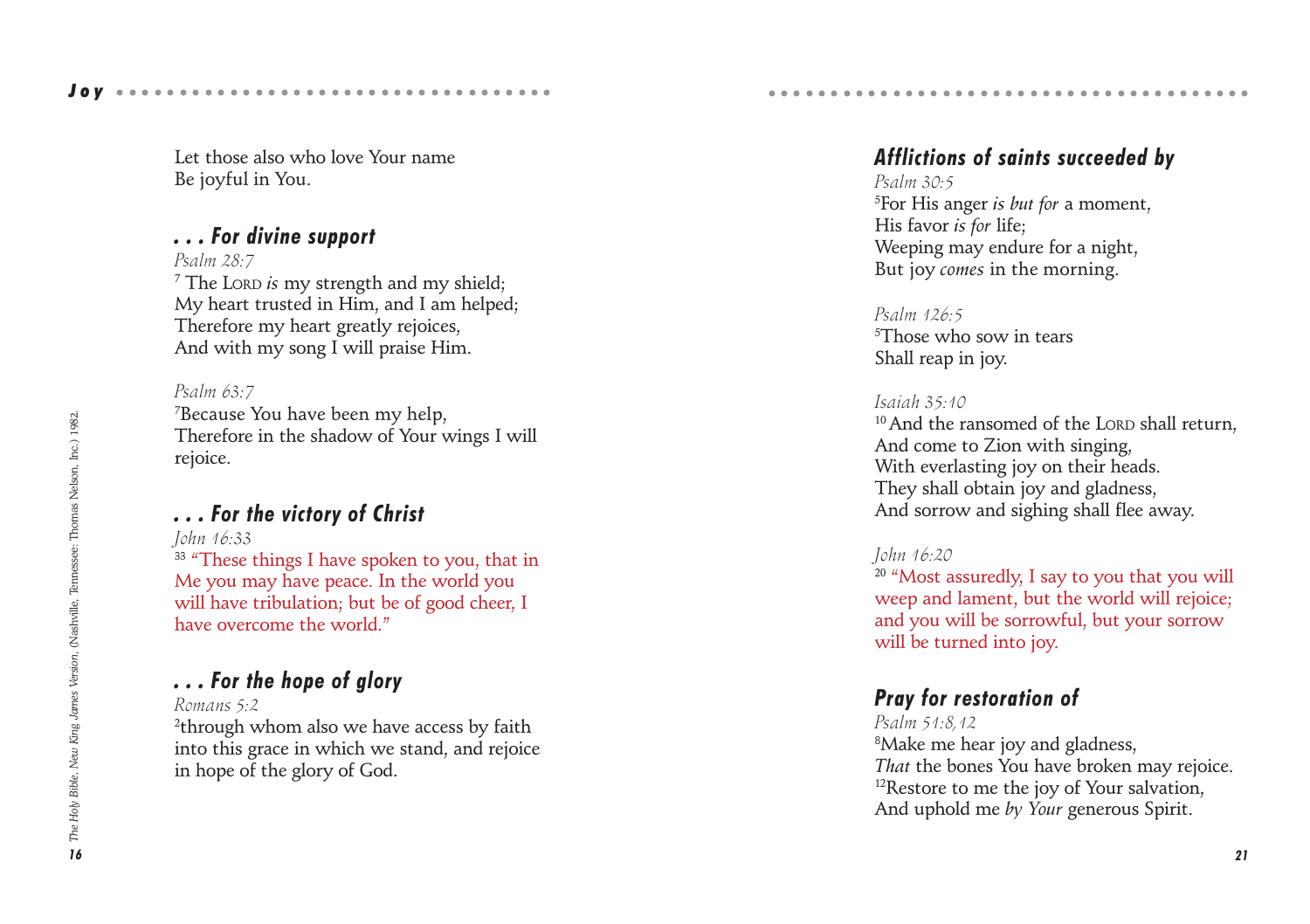## *. . . under Persecutions*

*Matthew 5:11,12*

<sup>11</sup> "Blessed are you when they revile and persecute you, and say all kinds of evil against you falsely for My sake. 12 "Rejoice and be exceedingly glad, for great *is* your reward in heaven, for so they persecuted the prophets who were before you.

## *. . . under Calamities*

#### *Habakkuk 3:17,18*

<sup>17</sup>Though the fig tree may not blossom, Nor fruit be on the vines; Though the labor of the olive may fail, And the fields yield no food; Though the flock may be cut off from the fold, And there be no herd in the stalls—

 $18$ Yet I will rejoice in the LORD, I will joy in the God of my salvation.

# *. . . expressed in Hymns*

*Ephesians 5:19*

 $19$  speaking to one another in psalms and hymns and spiritual songs, singing and making melody in your heart to the Lord,

# *. . . For the success of the gospel*

○○○○○○○○○○○○○○○○○○○○○○○○○○○○○○○○○○ ○○○○○

#### *Acts 15:3*

 ${}^{3}$ So, being sent on their way by the church, they passed through Phoenicia and Samaria, describing the conversion of the Gentiles; and they caused great joy to all the brethren.

# *Of saints should be . . .*

# *. . . Great*

#### *Zechariah 9:9*

<sup>9</sup> "Rejoice greatly, O daughter of Zion! Shout, O daughter of Jerusalem! Behold, your King is coming to you; He *is* just and having salvation, Lowly and riding on a donkey, A colt, the foal of a donkey.

# *. . . Abundant*

## *2 Corinthians 8:2*

2 that in a great trial of affliction the abundance of their joy and their deep poverty abounded in the riches of their liberality.

# *. . . Exceeding*

*Psalm 21:6* 6 For You have made him most blessed forever;